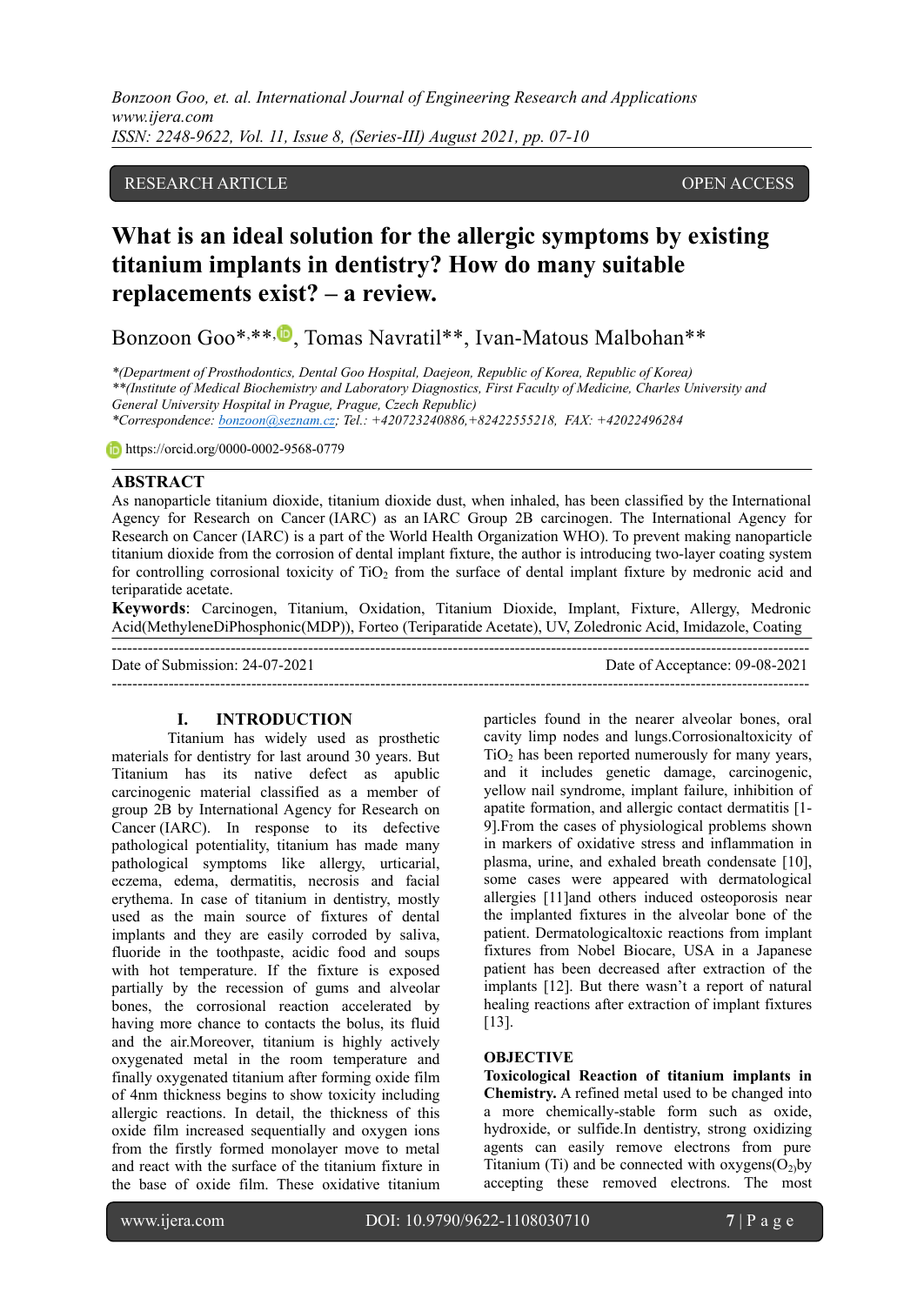important ingredient of teeth whitening gel is the main oxidizer in tooth whitening treatment in dental clinics before carbamide peroxide gel. Fluoride (F) calls strong oxidation of the exposed part of Ti implant fixture to saliva after the patient brushed teeth with any kinds of tooth paste. Also, the salty foods of our daily diet like sausage and cheese are the main source of chloride (Cl) after being manufactured by adding sea salt promotes the corrosions. Olives, lettuce, seaweed, tomatoes, celery, and rye, the main source of breads have higher amounts of chloride (Cl) than other dietary sources. All summed amount of chloride (Cl) from these foods are accumulated and solved by the saliva of eater and stayed longer in the interproximal gums with the chunk of the food with wedge shapes and begins oxidation of titanium fixture of implants from the top of the fixture. If an implanted patient enjoys beer or cola, the life of the fixture will be shorter than expected by corrosion.

The main reason of the toxicity of titanium dioxide is from hydroxyl radical formation  $[14]$ . Corroded particles of TiO<sub>2</sub> absorbs ultraviolet radiation (*hv*; photon) and separates electric charge, excites electron to the band of conduction and generate active hydroxyl radicals by oxidation of water molecules near corroded particles of TiO<sub>2</sub> with having photo-generated holes and oxygenated species harming the nearest tissue from these particles.

 $TiO<sub>2</sub> + hv$  (UV light(photon))  $\rightarrow TiO<sub>2</sub>$  (e<sup>-</sup> (Electro Chemical Baffling) +  $h^+_{\nu b}$ )

 $TiO<sub>2</sub>(h<sup>+</sup><sub>vb</sub>) + H<sub>2</sub>O \rightarrow TiO<sub>2</sub> + H<sup>+</sup> + OH(Radical)$ 

 $TiO<sub>2</sub>(h<sup>+</sup><sub>vb</sub>) + OH<sup>-</sup> \rightarrow TiO<sub>2</sub> + OH(Radical)$ 

Human Tissue + hydroxy radicals  $\rightarrow$  Allergic and toxicological reactions of the tissue

On the other hands of the corrosion by reduction, titanium fixture is also vulnerable. else highly electronegative elements  $(O_2, F_2, Cl_2, Br_2)$  that can gain extra electrons by oxidizing another substance.

# **Objective:**

**Why theimplants are necessary in dentistry?**After tooth extraction, dental implants preserve natural tooth tissue and there is no need to cut adjacent teeth for conventional dental bridge. They also preserve alveolar bone and significantly reduce bone resorption and deterioration leading to loss of jaw height, which will be the main cause of malocclusion. If the implant is not performed, the surrounding teeth are pushed into the extracted space and the teeth are disorganized, and the patient cannot have a normal occlusion and condylar cartilage connecting mandible and maxilla will be worn irregularly and cause pain.

## **II. DATAAND SOURCES Examples of applicable implants**

## 1. By locations

Endosteal: This dental implant is placed inside of the alveolar bone of the maxilla or mandible. It is usually made of titanium and is the most commonly used type of implant with a small screw shape **[**15**]**. Subperiosteal: These dental implants are fixed under the gingivae, but implanted above the alveolar bone. This type of implant can be used in patients who do not want to have alveolar bone augmentation before implanting fixtures [16,17] or patients want partial orthodontic treatment for correcting positions of strong rooted teeth like molars.

2. By working time

In a day implant: It places temporary crowns as the day of implanting fixtures. This type is for the patient have enough natural bones and for patients needing to support immediate placement and pressure on their new temporary teeth.

Classical implant:Usually, the total treatment and healing time for implant placement is divided into 5 stages for 3 to 6 months. This is for the titanium root of the existing implant to integrate with the alveolar or cancellous bone by osteal adhesions.

3. By size:

Mini Dental Implant (MDI) for restoration or dentures: Toothpick-sized implants, also known as small-diameter or narrow-diameter implants having a diameter of around 1.8 mm are narrower than the normal dental implants with 3.5 mm diameter. It is placed through a less invasive technique and is mainly used to stabilize the lower denture or partial orthodontic treatment of a tooth for one directional correction.

Mini Dental Implant (MDI) for orthodontics: Mini implants used for orthodontics do not need metal housing and O-ringsfor restoration of the crowns but implanted on the free gingiva not attached gingiva.

Common Implant (CI) for restoration:Implant diameter ranged from 3.0 to 5.0 mm [18].

4. By the number of implant fixtures

Single implanting: The average healing time for a dental implant is 6-8 months before 'complete healing' occurs before the final tooth is inserted.

N-implanting: It is implanting N (more than 4) dental implants on the available bones with no need for bone grafts. A set of temporary replacement teeth can be placed on the same day using a special abutment. It follows a modified diet while the gum tissue heals and the implants engage with the natural bones. After about 6 months, the patient can place a permanent replacement tooth and resume regular eating.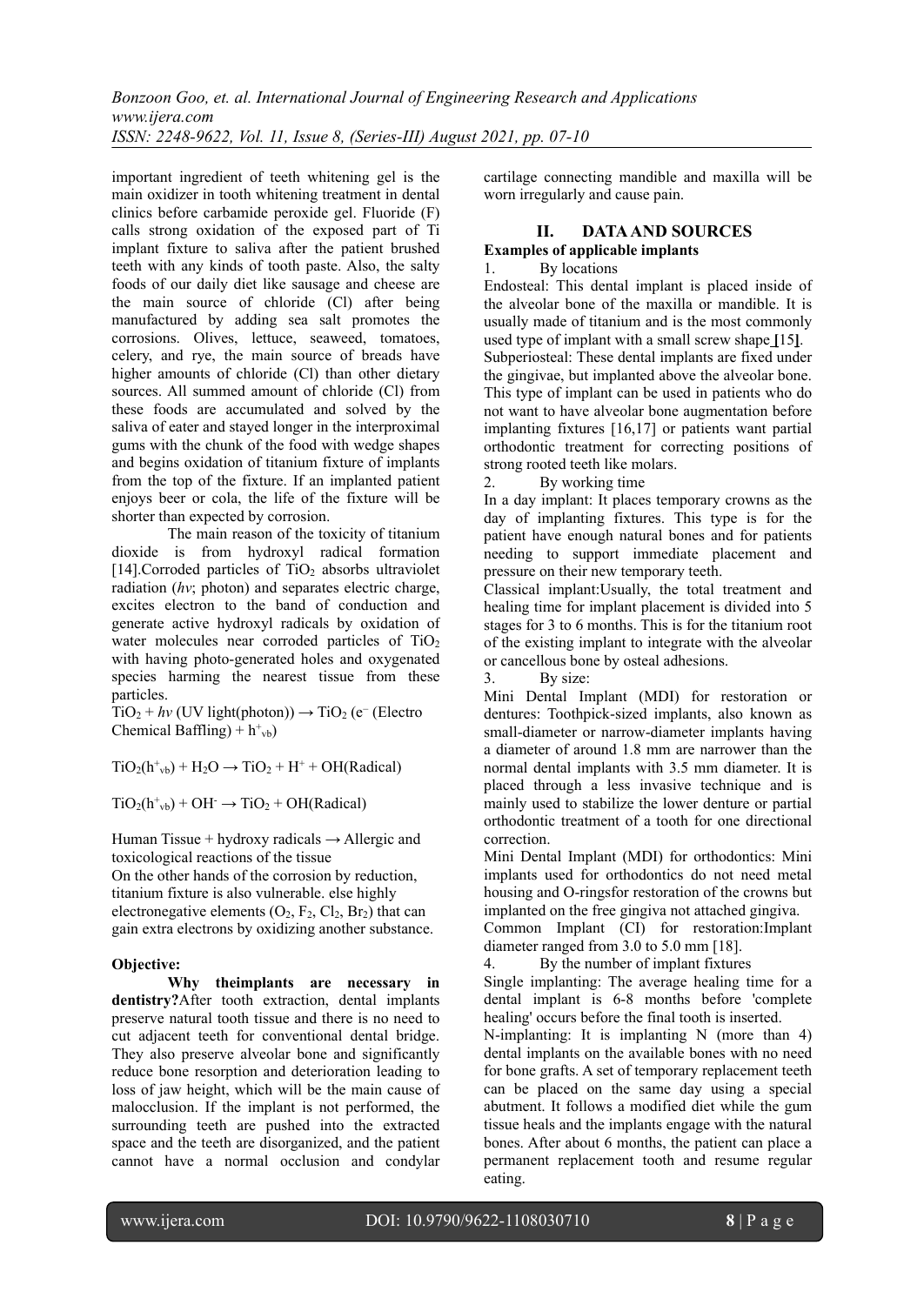*Bonzoon Goo, et. al. International Journal of Engineering Research and Applications www.ijera.com ISSN: 2248-9622, Vol. 11, Issue 8, (Series-III) August 2021, pp. 07-10*

# **III. STUDY SELECTION**

**Various used materials for implants** Titanium (Ti) and its alloys (mainly Ti-6Al-4V aka Ti grade 6) have become the metals of choice for dental implants.

- Application of titanium implants in dentistry as fixturesor dentures?

Dental implant of titanium implant has biocompatibility with bone structure. It can be applied anywhere in dentistry for osseointegration as a fixture anddenture [19].

Toxicity and danger arising from the use of titanium implants

Yellow nail syndrome, allergic reaction, erythema, urticaria, eczema, swelling, pain, necrosis [20], and bone loss due to titanium dental implants. acute disease, cancer, autoimmune diseases. It is not considered a toxic metal but it is a heavy metal and it does have serious negative health effects. Titanium has the ability to affect lung function causing lung diseases such as pleural disease [21], it can cause chest pain with tightness, breathing difficulties, coughing, irritation of the skin or eyes.

Various solutions introduced to minimize the toxicity of the titanium implant

It is necessary to coat the surface with non-allergic materials having osseo-integrating functions. The possible ways of coating are inorganic coating by non-allergic metals as tantalum or ceriumor organic coating with non-allergic materials which can prevent the possible redox reaction which is the major source of allergic reaction from the titanium of the surface of the implant. Some chelate structured agent is fit to this condition, porphyrin andglutathione. Also, it's applicable to try endodontic materialsMTA (Mineral Trioxide Aggregate), HA(Hydroxyapatite)to stop redox reactions. Further it's necessary to induce osseointegration. Teriparatide is applicable to coat the surface.

## **IV. CONCLUSION**

## **Critical summarization of using of titanium**

To get enough sheering strength for mastication between an artificial tooth and antagonist teeth, titanium has been an indispensable choice. But now many medical results show the allergic reactions of titanium to human body andit's necessary to coat it with non-allergic materials above.

#### **Conflict of Interest**

"The author(s) declare(s) that there is no conflict of interests regarding the publication of this article".

#### **REFERENCES**

- [1]. Al Jitan S, Palmisano G, Garlisi C. Synthesis and Surface Modification of TiO2-Based Photocatalysts for the Conversion of CO2. Catalysts. 2020;10(2):227.
- [2]. Olmedo DG, Duffo G, Cabrini RL, Guglielmotti MB. Local effect of titanium implant corrosion: an experimental study in rats. Int J Oral Maxillofac Surg. 2008;37(11):1032-8.
- [3]. Nanoparticles used in common household items cause genetic damage in mice [Internet]. ScienceDaily. ScienceDaily; 2009 [cited] 2021Jul28]. Available from: [https://www.sciencedaily.com/releases/2009/](https://www.sciencedaily.com/releases/2009/11/091116165739.htm) [11/091116165739.htm](https://www.sciencedaily.com/releases/2009/11/091116165739.htm)
- [4]. Kuempel ED, Ruder A. TitaniumDioxide (TiO2).Lyon: IARC; 2018.
- [5]. Schiff N, Grosgogeat B, Lissac M, Dalard F. Influence of fluoridated mouthwashes on corrosion resistance of orthodontics wires. Biomaterials. 2004;25(19):4535-42.
- [6]. IARC Working Group on the Evaluation of Carcinogenic Risks to Humans. Carbon Black, Titanium Dioxide, and Talc, 93 ed. Lyon: International Agency for Research on Cancer; 2010.
- [7]. Vignes S, Baran R. Yellow nail syndrome: a review. Orphanet J Rare Dis. 2017;12(1):42.
- [8]. Olmedo D, Fernandez MM, Guglielmotti MB, Cabrini RL. Macrophages related to dental implant failure. Implant Dent. 2003;12(1):75- 80.
- [9]. Blumenthal NC, Cosma V. Inhibition of apatite formation by titanium and vanadium ions. J Biomed Mater Res. 1989;23(A1) Suppl):13-22.
- [10]. Strietzel R, Hosch A, Kalbfleisch H, Buch D. In vitro corrosion of titanium. Biomaterials. 1998;19(16):1495-9.
- [11]. Pelclova D, Navratil T, Kacerova T, Zamostna B, Fenclova Z, Vlckova S, et al. NanoTiO2 Sunscreen Does Not Prevent Systemic Oxidative Stress Caused by UV Radiation and a Minor Amount of NanoTiO2 is Absorbed in Humans. Nanomaterials (Basel). 2019;9(6).
- [12]. Hosoki M, Nishigawa K, Miyamoto Y, Ohe G, Matsuka Y. Allergic contact dermatitis caused by titanium screws and dental implants. J Prosthodont Res. 2016;60(3):213-9.
- [13]. duPreez LA, Butow KW, Swart TJ. Implant due to titanium hypersensitivity/allergy?--Report of a case. SADJ. 2007;62(1):22, 4-5.